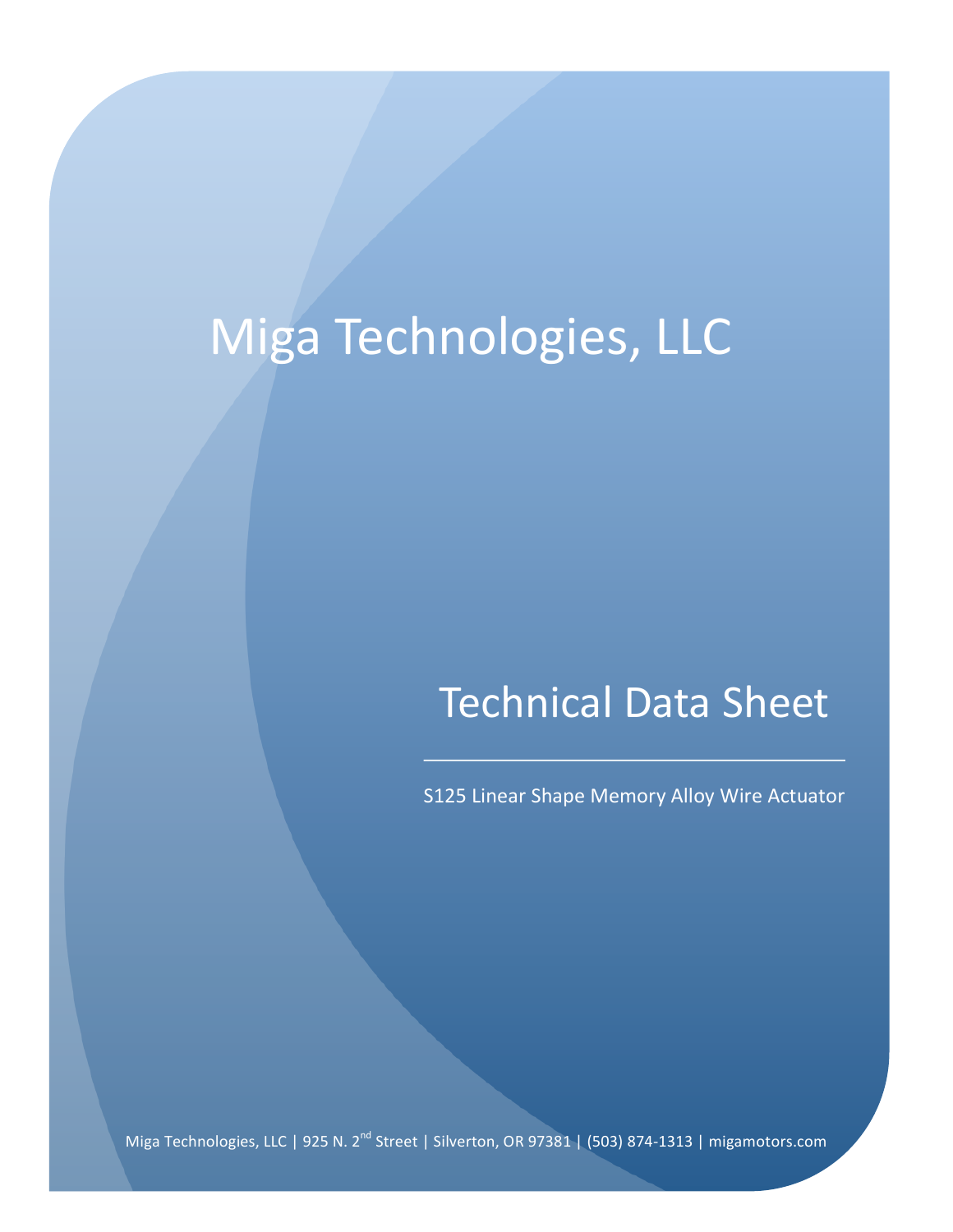*– Datasheet: Miga S125 Linear Shape Memory Alloy Wire Actuator –*



## **Specifications:**

- $\bullet$  Force: 1.25 lbf (6N)
- Stroke: 0.125" (3.2mm)
- 3-9 volt operation
- Operating Temp Range:  $-10$  to  $55^{\circ}$ C
- Actuation:  $0.25s$  @ 3.7v to 0.15s @ 5.0v

The **S125** is a volume-ready Shape Memory Alloy wire actuator, with MOSFET switching & protection circuitry directly onboard the PCB: allowing for a simple 3wire interface. The ideal uses are as latch- or trigger- release mechanisms for portable or hand-held battery-powered devices.

The *Miga-S125* is a short-stroke latch-release or trigger-release mechanism featuring silent operation and low profile typical of Miga's constant-force Shape Memory Alloy actuators.

The **S125** is optimized for LiPo battery-powered operation at 3.7 volts, but operates from 3.0 to over 9.0 volts. Actuation speed is a function of voltage as shown below.

The **S125** has an on-board MOSFET switching & protection circuit, which cuts power to the SMA wire when the output stage reaches the End-of-Stroke Contact. The **S125** can 'HOLD' the end position at full load. Holding power is typically  $\sim$ 10% of actuation power - allowing the **S125** to maintain long-duration HOLD while consuming minimal power.

The **S125** has a 3-wire interface: Voltage (+V), Enable (EN), and Ground (GD). The Enable voltage range is 2.5 volts to  $+V$ , but is typically a logic signal from a microprocessor. The actuator is energized whenever the Enable is raised 'high'.

The **S125** weighs less than 0.17 oz. (4.75 grams), providing a Force-to-Weight ratio of over 140:1, and the overall envelope is  $3.75 \times 0.5 \times 0.12$ " (95.25 x 12.5 x 3.18mm).

The **S125** has a low-force bias spring to maintain tension in the SMA wire at all times.

Contact us for STEP files of the **S125** actuator in both Default and Energized states.